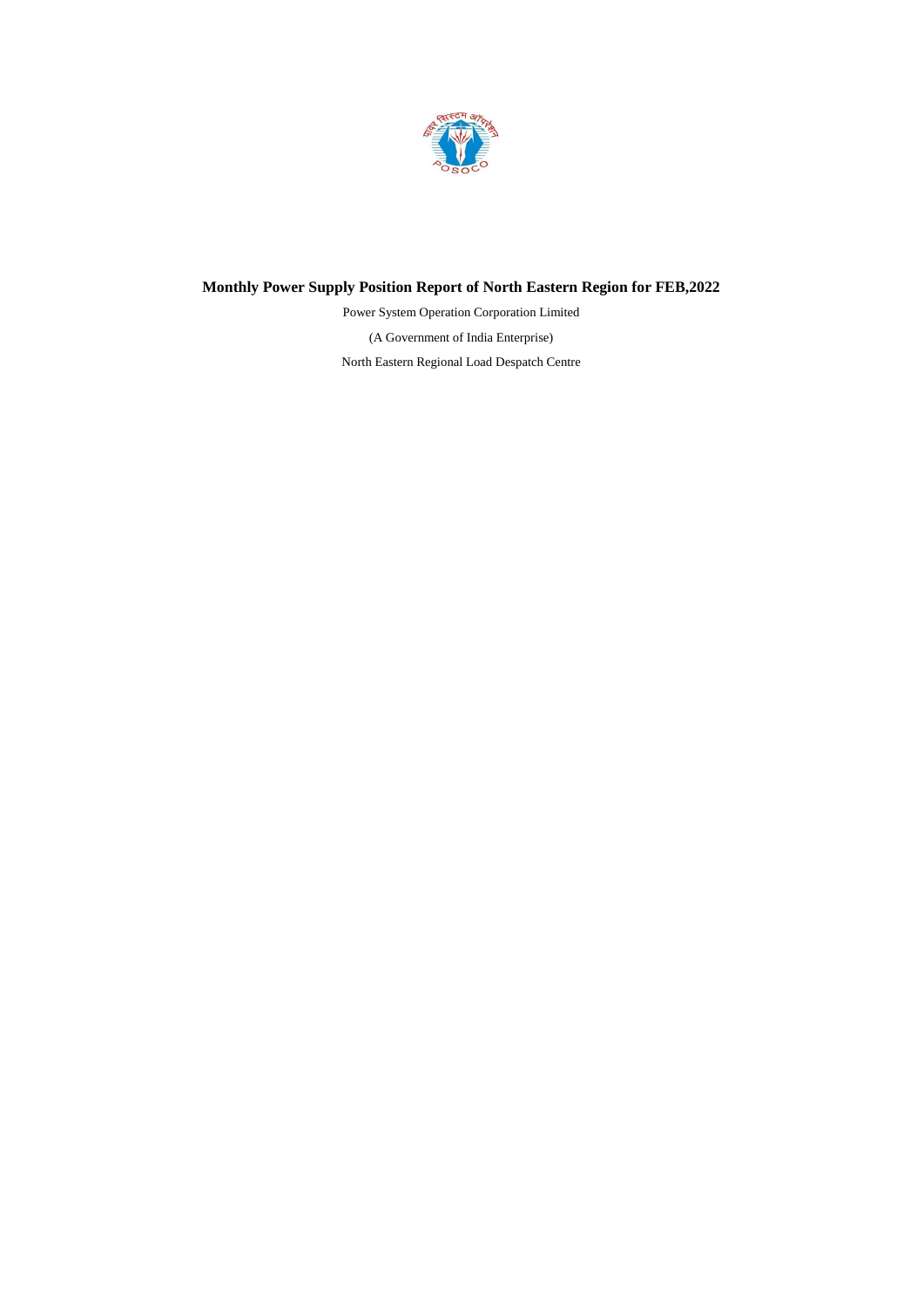**Monthly Power Supply Position Report of North Eastern Region for FEB,2022**

| Date of Issue | <b>Revision No</b> |
|---------------|--------------------|
| 02-03-2022    |                    |
|               |                    |
|               |                    |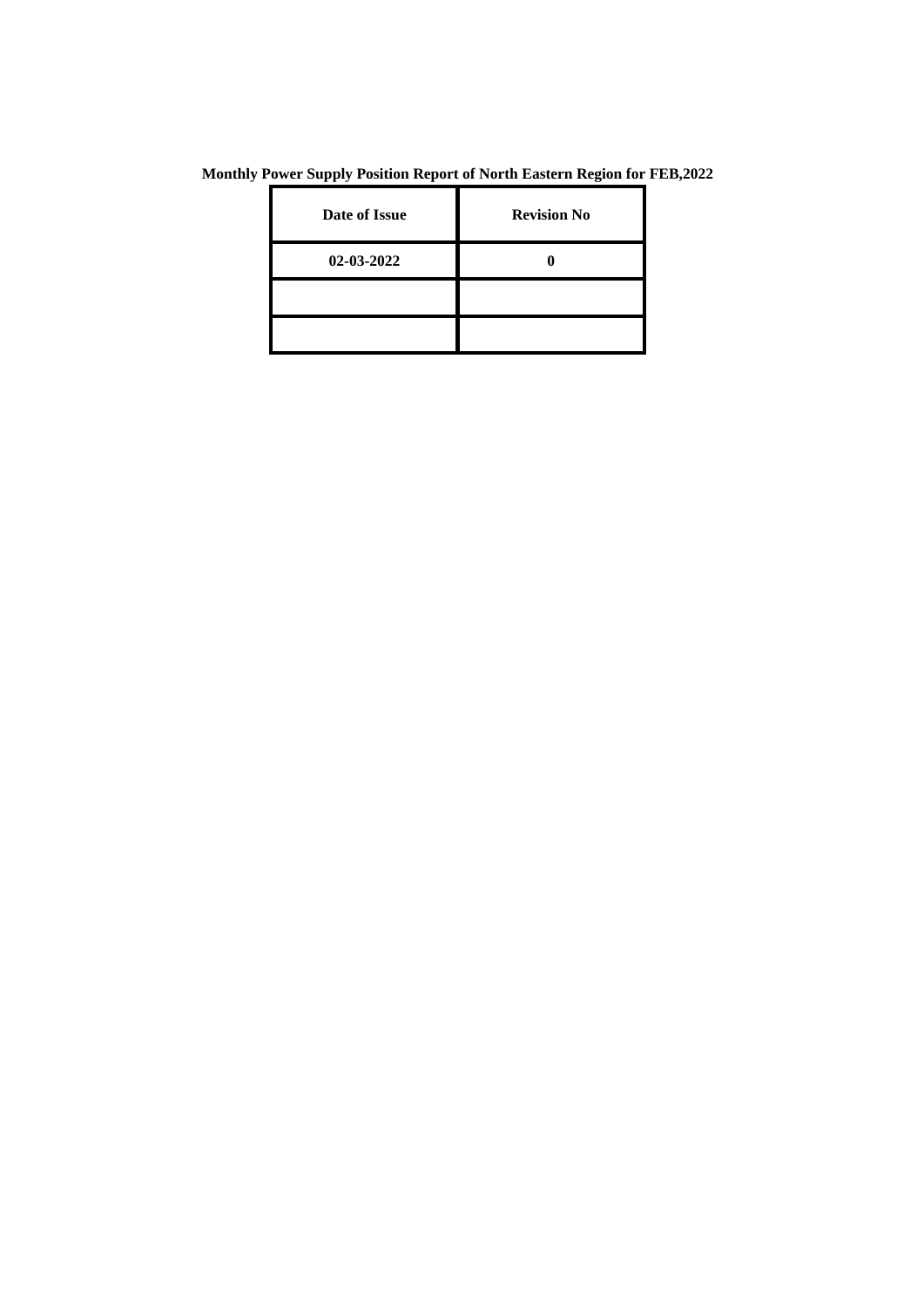## **Monthly Power Supply Position of North Eastern Region for FEB'2022**

**Regional Energy Generation**

| Name of                  |                  | Hydro            | Coal / Oil / Solar |            | <b>Gas Based (Open cycle)</b> |                  | <b>Gas Based (Com.cycle)</b> |                                | <b>Total</b> |            |
|--------------------------|------------------|------------------|--------------------|------------|-------------------------------|------------------|------------------------------|--------------------------------|--------------|------------|
| <b>Constituents</b>      | $\mathbf{Gross}$ | <b>Net</b>       | $\mathbf{Gross}$   | <b>Net</b> | <b>Gross</b>                  | <b>Net</b>       | <b>Gross</b>                 | <b>Net</b>                     | <b>Gross</b> | <b>Net</b> |
| <b>A: State Sector</b>   |                  |                  |                    |            |                               |                  |                              |                                |              |            |
| <b>ARUNACHAL PRADESH</b> | 3.334            | 3.3              | $\bf{0}$           | $\bf{0}$   | $\bf{0}$                      | $\bf{0}$         | $\bf{0}$                     | $\bf{0}$                       | 3.334        | 3.3        |
| <b>ASSAM</b>             | 15.865           | 15.707           | 12.576             | 12.419     | 41.568                        | 41.152           | 112.047283                   | 111.13035                      | 182.056727   | 180.408706 |
| <b>MEGHALAYA</b>         | 32.034           | 31.714           | $\bf{0}$           | $\bf{0}$   | $\bf{0}$                      | $\bf{0}$         | $\bf{0}$                     | $\bf{0}$                       | 32.034       | 31.714     |
| <b>MIZORAM</b>           | 11.783           | 11.646           | $\bf{0}$           | $\bf{0}$   | $\bf{0}$                      | $\bf{0}$         | $\bf{0}$                     | $\bf{0}$                       | 11.783       | 11.646     |
| <b>NAGALAND</b>          | 3.111            | 3.08             | $\bf{0}$           | $\bf{0}$   | $\bf{0}$                      | $\bf{0}$         | $\bf{0}$                     | $\bf{0}$                       | 3.111        | 3.08       |
| <b>TRIPURA</b>           | 1.063            | 1.053            | 0.648              | 0.641      | 48.938                        | 48.448           | 55.903                       | 53.946                         | 106.552      | 104.088    |
|                          |                  |                  |                    |            |                               |                  |                              | Total (State Sector) 338.87073 |              | 334.23671  |
| <b>B: Central Sector</b> |                  |                  |                    |            |                               |                  |                              |                                |              |            |
| <b>NEEPCO</b>            |                  |                  |                    |            |                               |                  |                              |                                |              |            |
| <b>AGBPP</b>             | $\pmb{0}$        | $\pmb{0}$        | $\pmb{0}$          | $\bf{0}$   | $\bf{0}$                      | $\pmb{0}$        | 141.051                      | 137.172                        | 141.051      | 137.172    |
| <b>AGTCCPP</b>           | $\bf{0}$         | $\bf{0}$         | $\bf{0}$           | $\bf{0}$   | $\bf{0}$                      | $\bf{0}$         | 71.99                        | 69.758                         | 71.99        | 69.758     |
| <b>DOYANG</b>            | 3.861            | 3.815            | $\bf{0}$           | $\bf{0}$   | $\bf{0}$                      | $\bf{0}$         | $\bf{0}$                     | $\bf{0}$                       | 3.861        | 3.815      |
| <b>KAMENG HEP</b>        | 105.788          | 104.519          | $\bf{0}$           | $\bf{0}$   | $\bf{0}$                      | $\bf{0}$         | $\bf{0}$                     | $\bf{0}$                       | 105.788      | 104.519    |
| <b>KHANDONG</b>          | $\bf{0}$         | $\bf{0}$         | $\bf{0}$           | $\bf{0}$   | $\bf{0}$                      | $\bf{0}$         | $\bf{0}$                     | $\bf{0}$                       | $\bf{0}$     | $\bf{0}$   |
| <b>KOPILI</b>            | $\bf{0}$         | $\bf{0}$         | $\bf{0}$           | $\bf{0}$   | $\bf{0}$                      | $\bf{0}$         | $\bf{0}$                     | $\bf{0}$                       | $\bf{0}$     | $\bf{0}$   |
| KOPILI-2                 | $\bf{0}$         | $\bf{0}$         | $\bf{0}$           | $\bf{0}$   | $\bf{0}$                      | $\bf{0}$         | $\bf{0}$                     | $\bf{0}$                       | $\bf{0}$     | $\bf{0}$   |
| <b>PARE</b>              | 13.839           | 13.673           | $\bf{0}$           | $\bf{0}$   | $\bf{0}$                      | $\bf{0}$         | $\bf{0}$                     | $\bf{0}$                       | 13.839       | 13.673     |
| <b>RANGANADI</b>         | 37.095           | 36.724           | $\pmb{0}$          | $\pmb{0}$  | $\pmb{0}$                     | $\pmb{0}$        | $\pmb{0}$                    | $\bf{0}$                       | 37.095       | 36.724     |
| <b>NHPC</b>              |                  |                  |                    |            |                               |                  |                              |                                |              |            |
| <b>LOKTAK</b>            | 20.933           | 20.682           | $\bf{0}$           | $\bf{0}$   | $\bf{0}$                      | $\bf{0}$         | $\bf{0}$                     | $\bf{0}$                       | 20.933       | 20.682     |
| <b>NTPC</b>              |                  |                  |                    |            |                               |                  |                              |                                |              |            |
| <b>BGTPP</b>             | $\bf{0}$         | $\bf{0}$         | 379.556            | 345.396    | $\bf{0}$                      | $\bf{0}$         | $\bf{0}$                     | $\bf{0}$                       | 379.556      | 345.396    |
| <b>OTPCL</b>             |                  |                  |                    |            |                               |                  |                              |                                |              |            |
| <b>PALATANA</b>          | $\boldsymbol{0}$ | $\boldsymbol{0}$ | $\boldsymbol{0}$   | $\pmb{0}$  | $\pmb{0}$                     | $\boldsymbol{0}$ | 343.729                      | 332.386                        | 343.729      | 332.386    |
|                          |                  |                  |                    |            |                               |                  |                              | <b>Total (Central Sector)</b>  | 1117.842     | 1064.125   |
| <b>Total NER</b>         | 248.706          | 245.913          | 392.780444         | 358.456356 | 90.506                        | 89.6             | 724.720283                   | 704.39235                      | 1456.71273   | 1398.36171 |

**Inter Regional Exchange in MU :**

|                            | Import | <b>Export</b>  |  |
|----------------------------|--------|----------------|--|
| <b>NER</b> to ER           | 0      | 325.31         |  |
| <b>NER</b> to NR<br>313.86 |        |                |  |
|                            |        | Net_Import(MU) |  |
| <b>Net export by NER</b>   | 325.31 |                |  |
| <b>Net import by NER</b>   | 313.86 |                |  |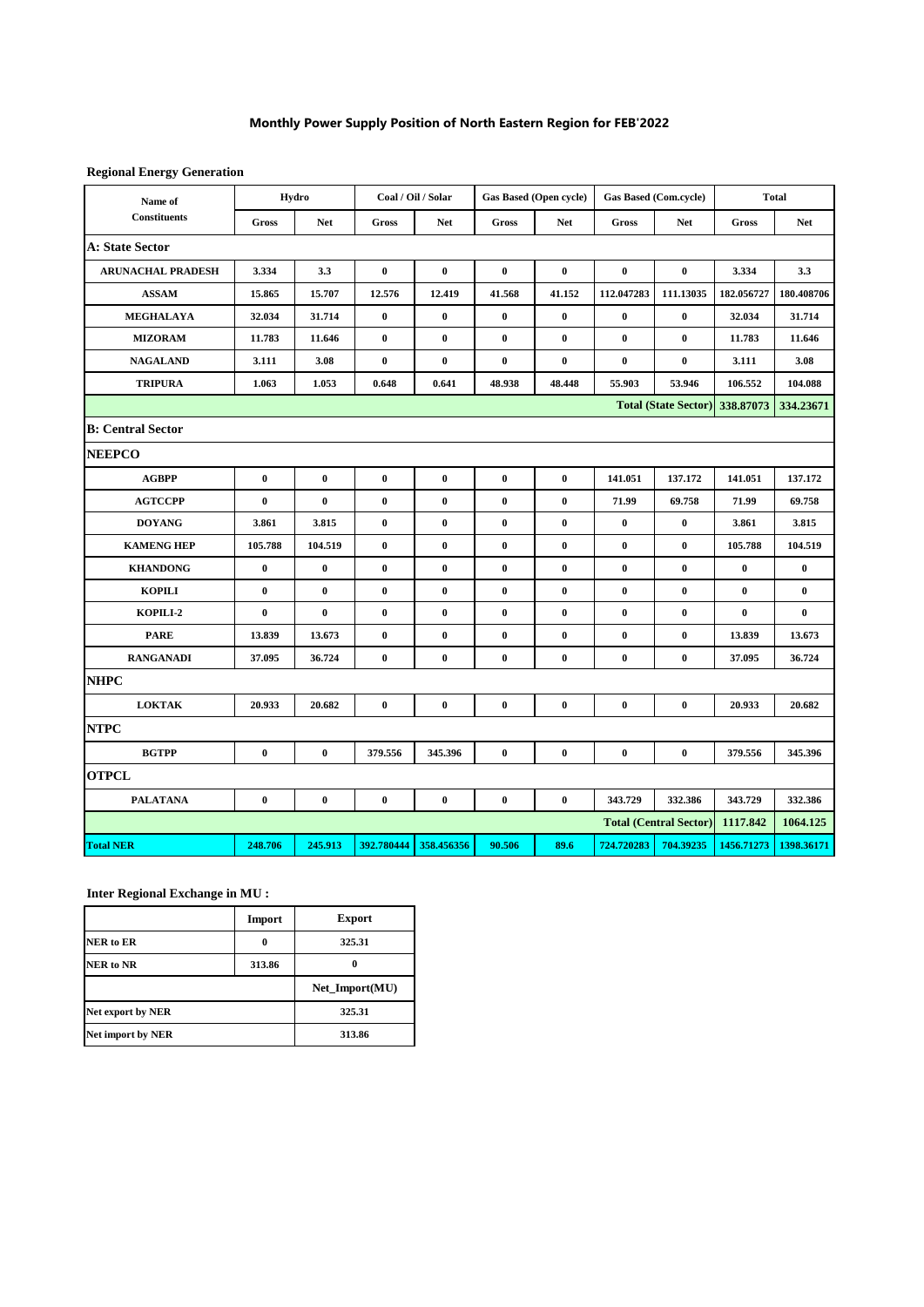### **Estimation of Energy Requirement (MU)**

| <b>Average Frequency (Hz)</b>                   | 50.001            |                 |                                                 |                              |                                  |                         |                              |
|-------------------------------------------------|-------------------|-----------------|-------------------------------------------------|------------------------------|----------------------------------|-------------------------|------------------------------|
| Name of<br><b>Constituents</b>                  | <b>Generation</b> | <b>Schedule</b> | <b>Energy drawal from grid</b><br><b>Drawal</b> | <b>Energy</b><br>Consumption | <b>Frequency</b><br>Correction # | Load<br><b>Shedding</b> | <b>Actual</b><br>Requirement |
| <b>ARUNACHAL PRADESH</b>                        | 3.3               | 75.17           | 66.73                                           | 70.03                        | $-0.002$                         | $\mathbf{0}$            | 70.03                        |
| <b>ASSAM</b>                                    | 106.67            | 511.2           | 509.69                                          | 616.36                       | $-0.018$                         | $\bf{0}$                | 616.36                       |
| <b>MANIPUR</b>                                  | $\mathbf{0}$      | 95.87           | 89.36                                           | 89.36                        | $-0.003$                         | $\mathbf 0$             | 89.36                        |
| <b>MEGHALAYA</b>                                | 31.71             | 169.01          | 170.49                                          | 202.2                        | $-0.006$                         | $\mathbf{0}$            | 202.2                        |
| <b>MIZORAM</b>                                  | 11.65             | 52.22           | 44.79                                           | 56.44                        | $-0.002$                         | $\mathbf{0}$            | 56.44                        |
| <b>NAGALAND</b>                                 | 3.08              | 61.13           | 64.96                                           | 68.04                        | $-0.002$                         | $\bf{0}$                | 68.04                        |
| <b>TRIPURA</b> (including<br><b>BANGLADESH)</b> | 104.09            | 60.82           | 52.77                                           | 156.86                       | $-0.005$                         | $\bf{0}$                | 156.86                       |
| <b>Total (inluding Bangladesh)</b>              | 260.5             | 1025.42         | 998.79                                          | 1259.29                      | $-0.038$                         | $\bf{0}$                | 1259.29                      |

**# Freq. Correction = Consumption \* 0.03 \* ( 50 - Frequency)**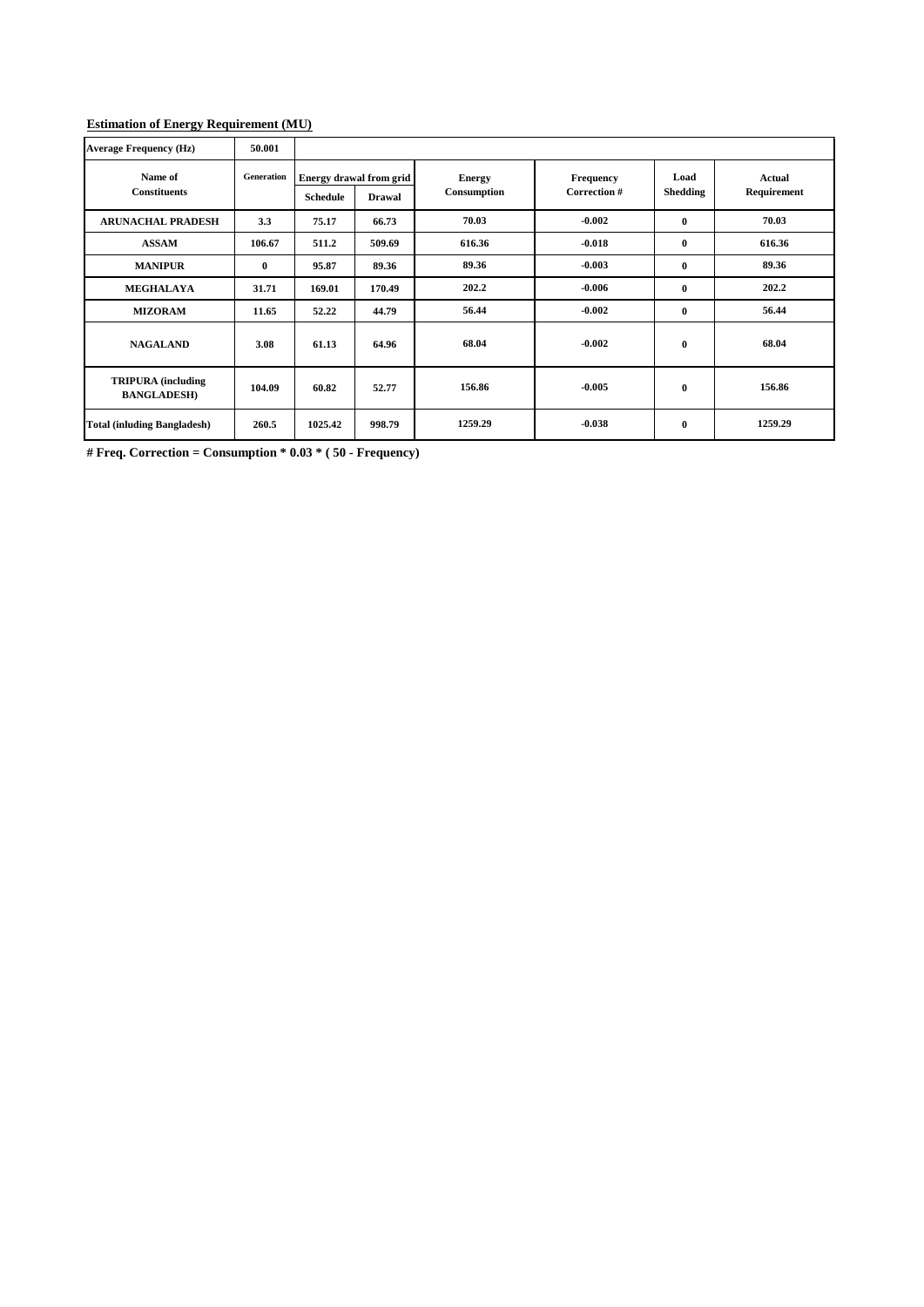## **Monthly Power Supply Position of North Eastern Region for FEB'2022**

| <b>Constituents</b>                             | <b>Maximu</b><br>m<br><b>Demand</b><br>Met (in<br>MW) | Date & Time of<br><b>Max Demand Met</b> | <b>Frequency at Max</b><br><b>Demand Met Time</b><br>(in Hz) | Frequency<br>Correction # | <b>Load Shedding at</b><br><b>Max Demand Met</b><br>Time (in MW) | <b>Estimated Peak</b><br>Demand (in MW) at<br>50 Hz |
|-------------------------------------------------|-------------------------------------------------------|-----------------------------------------|--------------------------------------------------------------|---------------------------|------------------------------------------------------------------|-----------------------------------------------------|
| <b>ARUNACHAL PRADESH</b>                        | 168.4                                                 | At 18:30 Hrs on 02.02.22                | 50.059                                                       | $-0.303$                  | 28.61                                                            | 196.71                                              |
| <b>ASSAM</b>                                    | 1498.81                                               | At 18:30 Hrs on 22.02.22                | 50.084                                                       | $-3.597$                  | $\mathbf{0}$                                                     | 1495.21                                             |
| <b>MANIPUR</b>                                  | 255.63                                                | At 17:49 Hrs on 01.02.22                | 50.043                                                       | $-0.307$                  | 1                                                                | 256.32                                              |
| <b>MEGHALAYA</b>                                | 404.985                                               | At 18:00 Hrs on 09.02.22                | 50.067                                                       | $-0.85$                   | $\mathbf{0}$                                                     | 404.135                                             |
| <b>MIZORAM</b>                                  | 155.58                                                | At 19:00 Hrs on 08.02.22                | 50.038                                                       | $-0.187$                  | 13.08                                                            | 168.47                                              |
| <b>NAGALAND</b>                                 | 142.9                                                 | At 17:30 Hrs on 16.02.22                | 50.091                                                       | $-0.386$                  | 14                                                               | 156.51                                              |
| <b>TRIPURA (EXCLUDING</b><br><b>BANGLADESH)</b> | 227                                                   | At 17:58 Hrs on 26.02.22                | 50.053                                                       | $-0.341$                  | $\mathbf{0}$                                                     | 226.66                                              |
| <b>TRIPURA (INCLUDING</b><br><b>BANGLADESH)</b> | 359.68                                                | At 18:06 Hrs on 26.02.22                | 50.073                                                       | $-0.755$                  | $\mathbf{0}$                                                     | 358.92                                              |
| <b>NER (EXCLUDING</b><br><b>BANGLADESH)</b>     | 2794.0039                                             | At 18:03 Hrs on 16.02.22                | 50.125                                                       | $-10.058$                 | $\bf{0}$                                                         | 2783.9439                                           |
| <b>NER (INCLUDING</b><br><b>BANGLADESH)</b>     | 2914                                                  | At 18:03 Hrs on 16.02.22                | 50.125                                                       | $-10.49$                  | $\bf{0}$                                                         | 2903.51                                             |

**Estimation of Peak Demand (MW)**

**'# Freq. Correction = Demand Met \* 0.03 \* (50 - Frequency)**

#### **Requirement Vs Availability in the Region**

|                                                  |                                                      | Energy requirement (in MU) at 50 Hz | Peak Requirement (in MW) at 50 Hz |                         |               |                      |                  |                         |  |  |  |  |
|--------------------------------------------------|------------------------------------------------------|-------------------------------------|-----------------------------------|-------------------------|---------------|----------------------|------------------|-------------------------|--|--|--|--|
| <b>Constituents</b>                              | Availability & Load Shedding at prevailing frequency |                                     |                                   |                         |               |                      |                  |                         |  |  |  |  |
|                                                  | Requirement                                          | <b>Availability</b>                 | <b>Shortfall</b>                  | <b>Shortfall</b><br>(%) | <b>Demand</b> | <b>Demand</b><br>Met | <b>Shortfall</b> | <b>Shortfall</b><br>(%) |  |  |  |  |
| <b>Arunachal Pradesh</b>                         | 70.03                                                | 70.03                               | $\bf{0}$                          | $\bf{0}$                | 197           | 168                  | 29               | 14.52                   |  |  |  |  |
| Assam                                            | 616.36                                               | 616.36                              | $\bf{0}$                          | $\bf{0}$                | 1499          | 1499                 | $\mathbf{0}$     | $\bf{0}$                |  |  |  |  |
| <b>Manipur</b>                                   | 89.36                                                | 89.36                               | $\bf{0}$                          | $\bf{0}$                | 257           | 256                  | 1                | 0.39                    |  |  |  |  |
| Meghalaya                                        | 202.2                                                | 202.2                               | $\bf{0}$                          | $\bf{0}$                | 405           | 405                  | $\bf{0}$         | $\bf{0}$                |  |  |  |  |
| <b>Mizoram</b>                                   | 56.44                                                | 56.44                               | $\bf{0}$                          | $\bf{0}$                | 169           | 156                  | 13               | 7.76                    |  |  |  |  |
| <b>Nagaland</b>                                  | 68.04                                                | 68.04                               | $\bf{0}$                          | $\bf{0}$                | 157           | 143                  | 14               | 8.92                    |  |  |  |  |
| <b>Tripura (excluding</b><br><b>Bangladesh</b> ) | 97.81                                                | 97.81                               | $\bf{0}$                          | $\bf{0}$                | 227           | 227                  | $\bf{0}$         | $\bf{0}$                |  |  |  |  |
| <b>Tripura</b> (including<br><b>Bangladesh</b> ) | 156.869                                              | 156.869                             | $\bf{0}$                          | $\bf{0}$                | 360           | 360                  | $\bf{0}$         | $\bf{0}$                |  |  |  |  |
| <b>NER</b> (excluding<br><b>Bangladesh</b> )     | 1200.24                                              | 1200.24                             | $\bf{0}$                          | $\bf{0}$                | 2794          | 2794                 | $\bf{0}$         | $\bf{0}$                |  |  |  |  |
| <b>NER</b> (including<br><b>Bangladesh</b> )     | 1259.299                                             | 1259.299                            | $\bf{0}$                          | $\bf{0}$                | 2914          | 2914                 | $\bf{0}$         | $\bf{0}$                |  |  |  |  |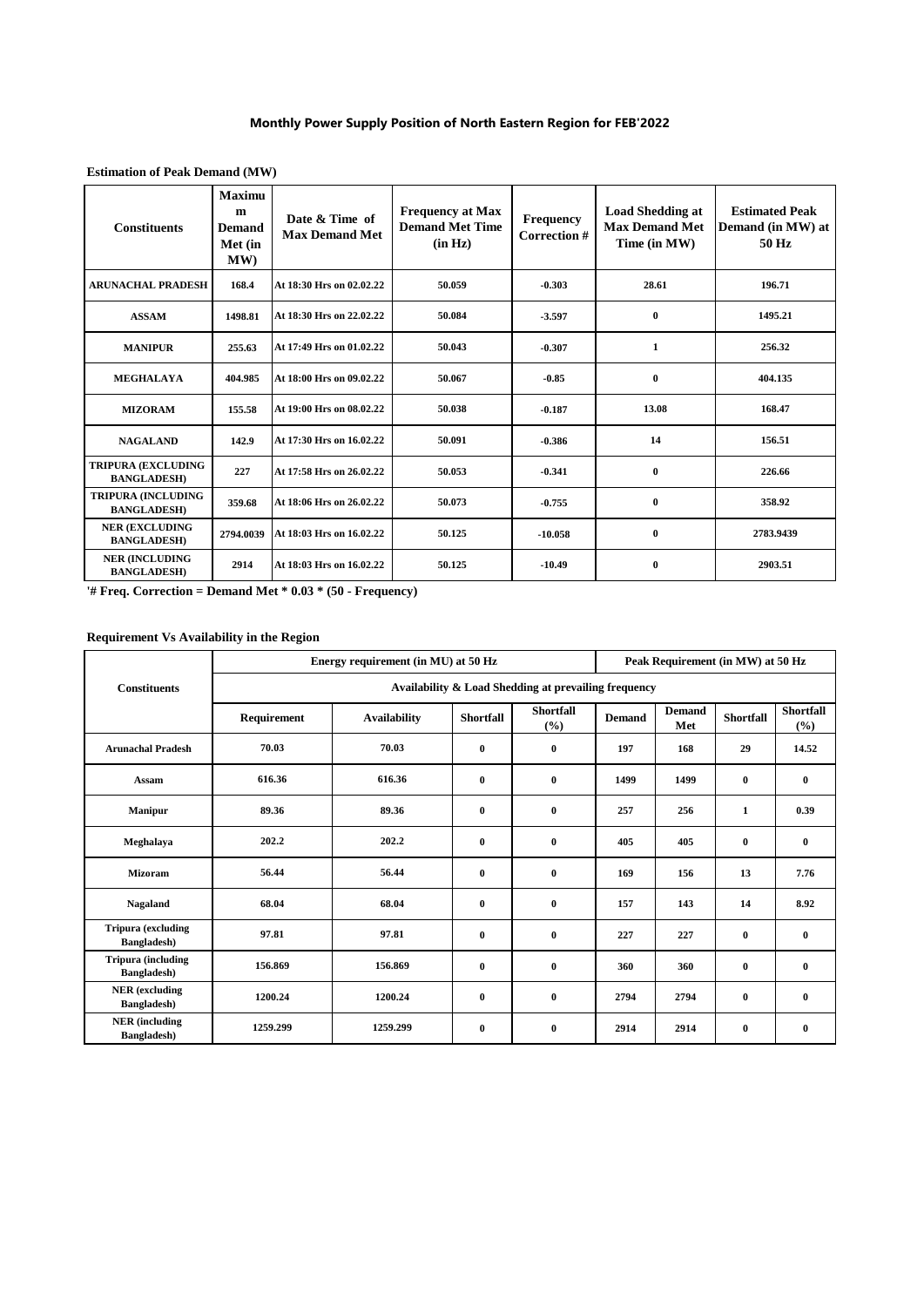## **Monthly Non Coventional and Coventional Generation of North Eastern Region**

## **NON CONVENTIONAL**

| SL<br>NO.      | <b>GENERATING</b><br><b>STATION</b> | <b>INSTALLED</b><br><b>CAPACITY (MW)</b> |                         | <b>TYPE</b>  | <b>GROSS GENERATION</b><br><b>IN MU</b> | <b>NET GENERATION IN</b><br>MU |
|----------------|-------------------------------------|------------------------------------------|-------------------------|--------------|-----------------------------------------|--------------------------------|
|                | <b>ARUNACHAL PRADESH</b>            |                                          |                         |              |                                         |                                |
| $\mathbf{1}$   | <b>DIKSHI</b>                       | $8*3$                                    | 24                      | Hydro        | 3.334                                   | 3.3                            |
| <b>ASSAM</b>   |                                     |                                          |                         |              |                                         |                                |
| $\mathbf{1}$   | <b>CHAMPAVATI / HHPCPL</b>          | $2*2$                                    | $\overline{\mathbf{4}}$ | Hydro        | 0.468                                   | 0.463                          |
| $\overline{2}$ | <b>Myntreng</b>                     | $1.5*2$                                  | $3^{\circ}$             | Hydro        | 2.532                                   | 2.507                          |
| 3              | Suryatap                            | $5*1$                                    | 5                       | Solar        | 0.541                                   | 0.536                          |
| 4              | <b>Azure Solar</b>                  | $25*1$                                   | 25                      | <b>Solar</b> | 4.139                                   | 4.098                          |
| 5              | <b>Azure Solar_Boko</b>             | $25*1$                                   | 25                      | <b>Solar</b> | 3.118                                   | 3.087                          |
| 6              | <b>Azure Solar_Nagaon</b>           | $15*1$                                   | 15                      | <b>Solar</b> | 1.603                                   | 1.555                          |
| $\overline{7}$ | Maheshwari Mining Solar             | $25*1$                                   | 25                      | Solar        | 0.176                                   | 0.174                          |
|                | <b>MEGHALAYA</b>                    |                                          |                         |              |                                         |                                |
| $\mathbf{1}$   | Sonapani                            | $1.5*1$                                  | 1.5                     | Hydro        | 0.284                                   | 0.281                          |
| $\overline{2}$ | <b>Umiam Stage II</b>               | $10*2$                                   | 20                      | Hydro        | 2.939                                   | 2.91                           |
| $\mathbf{3}$   | Umtru                               | $2.80*4$                                 | 11.2                    | Hydro        | $\bf{0}$                                | $\boldsymbol{0}$               |
|                | <b>MIZORAM</b>                      |                                          |                         |              |                                         |                                |
| $\mathbf{1}$   | Serlui B                            | $3*4$                                    | 12                      | Hydro        | 2.109                                   | 2.088                          |
|                | <b>NAGALAND</b>                     |                                          |                         |              |                                         |                                |
| $\mathbf{1}$   | Likimro                             | $8*3$                                    | 24                      | Hydro        | 3.111                                   | 3.08                           |
|                | <b>TRIPURA</b>                      |                                          |                         |              |                                         |                                |
| $\mathbf{1}$   | Gumti                               | $5*3$                                    | 15                      | Hydro        | 1.063                                   | 1.053                          |
| $\overline{2}$ | <b>Monarchak Solar</b>              | $5*1$                                    | 5                       | Solar        | 0.648                                   | 0.641                          |
|                |                                     |                                          | <b>TOTAL</b>            | 26.064       | 25.772                                  |                                |

## **CONVENTIONAL**

| <b>SL</b><br>NO. | <b>GENERATING</b><br><b>STATION</b> | <b>INSTALLED</b><br><b>CAPACITY (MW)</b> |            | <b>TYPE</b>               | <b>GROSS GENERATION</b><br><b>IN MU</b> | <b>NET GENERATION IN</b><br>MU |
|------------------|-------------------------------------|------------------------------------------|------------|---------------------------|-----------------------------------------|--------------------------------|
| <b>ASSAM</b>     |                                     |                                          |            |                           |                                         |                                |
| 1                | Karbi Langpi                        | $50*2$                                   | 100        | Hydro                     | 13.333                                  | 13.2                           |
| $\overline{2}$   | <b>NRPP</b>                         | $63*1+37*1$                              | <b>100</b> | <b>Combined Cycle Gas</b> | 66.83                                   | 66.424                         |
| 3                | <b>LRPP</b>                         | $10*7$                                   | 70         | <b>Open Cycle Gas</b>     | 41.568                                  | 41.152                         |
| 4                | <b>LTPS</b>                         | $20*3+37.2*1$                            | 97.2       | Gas                       | 35.514                                  | 35.297                         |
| 5                | <b>NTPS</b>                         | $21*2+11*1+$<br>$24*1 + 22.5*1$          | 99.5       | Gas                       | 9.7                                     | 9.409                          |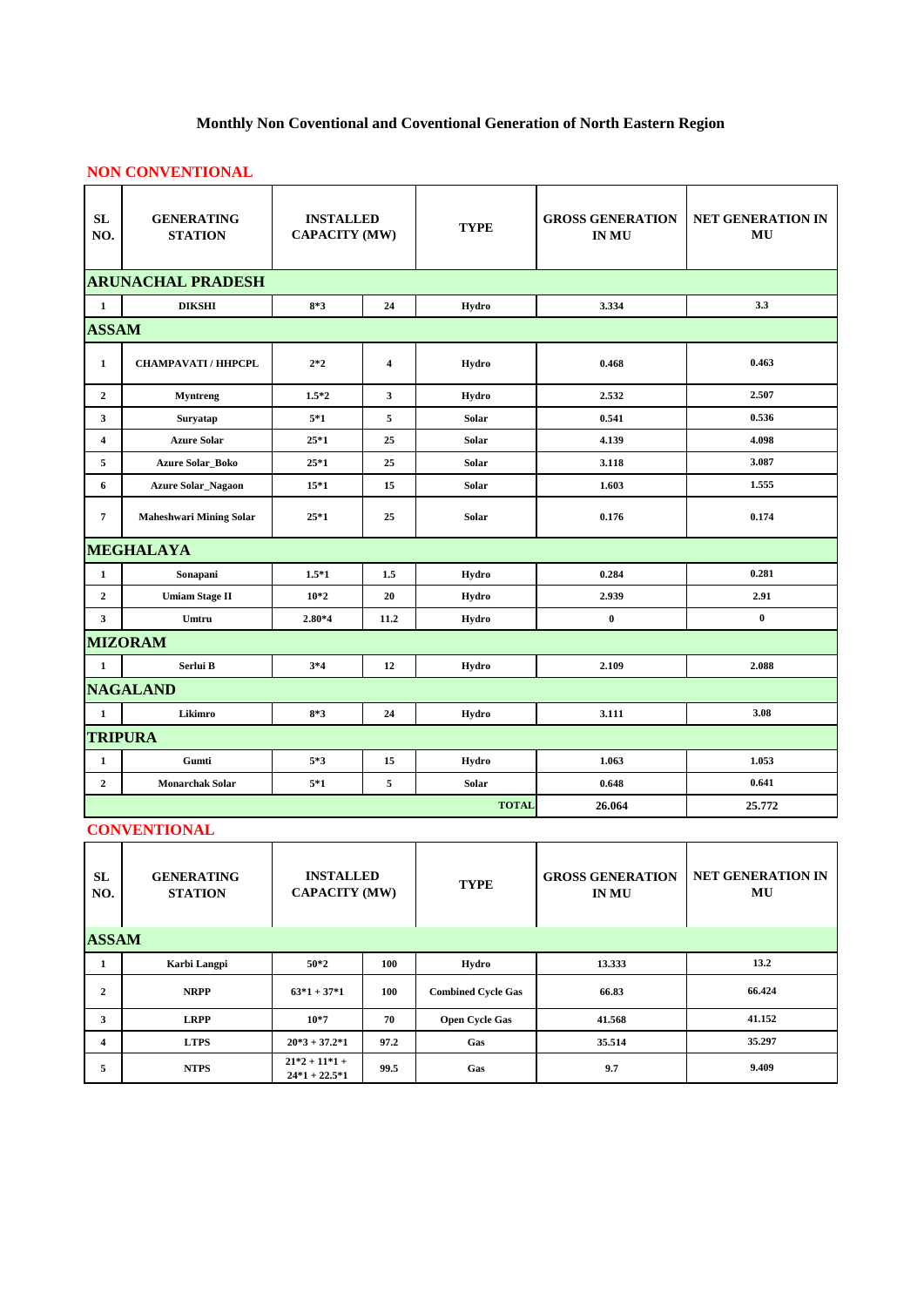|                  | <b>MEGHALAYA</b>          |                          |          |                       |           |                  |
|------------------|---------------------------|--------------------------|----------|-----------------------|-----------|------------------|
| $\mathbf{1}$     | Lakroh                    |                          | $\bf{0}$ | Hydro                 | $\bf{0}$  | $\boldsymbol{0}$ |
| $\overline{2}$   | Myntdu Leshka             | $42*3$                   | 126      | Hydro                 | 1.747     | 1.73             |
| $\mathbf{3}$     | New Umtru                 | $20*2$                   | 40       | Hydro                 | 7.072     | 7.001            |
| $\overline{4}$   | <b>Umiam Stage I</b>      | $9*4$                    | 36       | Hydro                 | 5.587     | 5.531            |
| 5                | <b>Umiam Stage III</b>    | $30*2$                   | 60       | Hydro                 | 7.281     | 7.208            |
| 6                | <b>Umiam Stage IV</b>     | $30*2$                   | 60       | Hydro                 | 7.124     | 7.053            |
| $\overline{7}$   | <b>Adhunik</b>            | $25*1$                   | 25       | Coal                  | $\bf{0}$  | $\pmb{0}$        |
| 8                | <b>MPL</b>                | $8*1+43.15*1$            | 51.15    | Coal                  | $\pmb{0}$ | $\pmb{0}$        |
| 9                | <b>Maithan Alloys Ltd</b> | $15*1$                   | 15       | Coal                  | $\pmb{0}$ | $\pmb{0}$        |
| 10               | <b>Shyam Century</b>      | 13.8*1                   | 13.8     | Coal                  | $\pmb{0}$ | $\bf{0}$         |
|                  | <b>MIZORAM</b>            |                          |          |                       |           |                  |
| $\mathbf{1}$     | <b>Bairabi</b>            | $5.73*4+1*17.35$         | 40.27    | Oil                   | $\bf{0}$  | $\bf{0}$         |
| 8                | <b>TURIAL</b>             | $30*2$                   | 60       | Hydro                 | 9.674     | 9.558            |
| <b>TRIPURA</b>   |                           |                          |          |                       |           |                  |
| $\mathbf{1}$     | <b>Baramura</b>           | $5*2+7*1+21*2$           | 59       | <b>Open Cycle Gas</b> | 24.357    | 24.113           |
| $\overline{2}$   | Rokhia                    | $8*6+21*3$               | 111      | <b>Open Cycle Gas</b> | 24.581    | 24.335           |
| 11               | <b>MONARCHAK GAS</b>      | $65.42*1 + 35.58*1$      | 101      | Gas                   | 55.903    | 53.946           |
| <b>NEEPCO</b>    |                           |                          |          |                       |           |                  |
| $\mathbf{1}$     | <b>DOYANG</b>             | $25*3$                   | 75       | Hydro                 | 3.861     | 3.815            |
| $\mathbf{2}$     | <b>KAMENG</b>             | 150*2                    | 300      | Hydro                 | 105.788   | 104.519          |
| 3                | <b>KHANDONG</b>           | $25*2$                   | 50       | Hydro                 | $\pmb{0}$ | $\pmb{0}$        |
| 4                | <b>KOPILI</b>             | $50*4$                   | 200      | Hydro                 | $\pmb{0}$ | $\bf{0}$         |
| 5                | KOPILI STG II             | $25*1$                   | 25       | Hydro                 | $\bf{0}$  | $\bf{0}$         |
| 6                | <b>PARE</b>               | $55*2$                   | 110      | Hydro                 | 13.839    | 13.673           |
| $\overline{7}$   | <b>RANGANADI</b>          | 135*3                    | 405      | Hydro                 | 37.095    | 36.724           |
| 8                | AGBPP                     | $33.5*6 + 30*3$          | 291      | Gas                   | 141.051   | 137.172          |
| $\boldsymbol{9}$ | <b>AGTCCPP</b>            | $21*4 + 25.5*2$          | 135      | Gas                   | 71.99     | 69.758           |
| <b>NHPC</b>      |                           |                          |          |                       |           |                  |
| $\mathbf{1}$     | <b>LOKTAK</b>             | $35*3$                   | 105      | Hydro                 | 20.933    | 20.682           |
| <b>OTPCL</b>     |                           |                          |          |                       |           |                  |
| $\mathbf{1}$     | <b>PALATANA</b>           | $232.39*2 +$<br>130.91*2 | 726.6    | Gas                   | 343.729   | 332.386          |
| <b>NTPC</b>      |                           |                          |          |                       |           |                  |
| $\mathbf{1}$     | <b>BGTPP</b>              | 250*3                    | 750      | Coal                  | 379.556   | 345.396          |
|                  |                           |                          |          | <b>TOTAL</b>          | 1428.116  | 1370.082         |